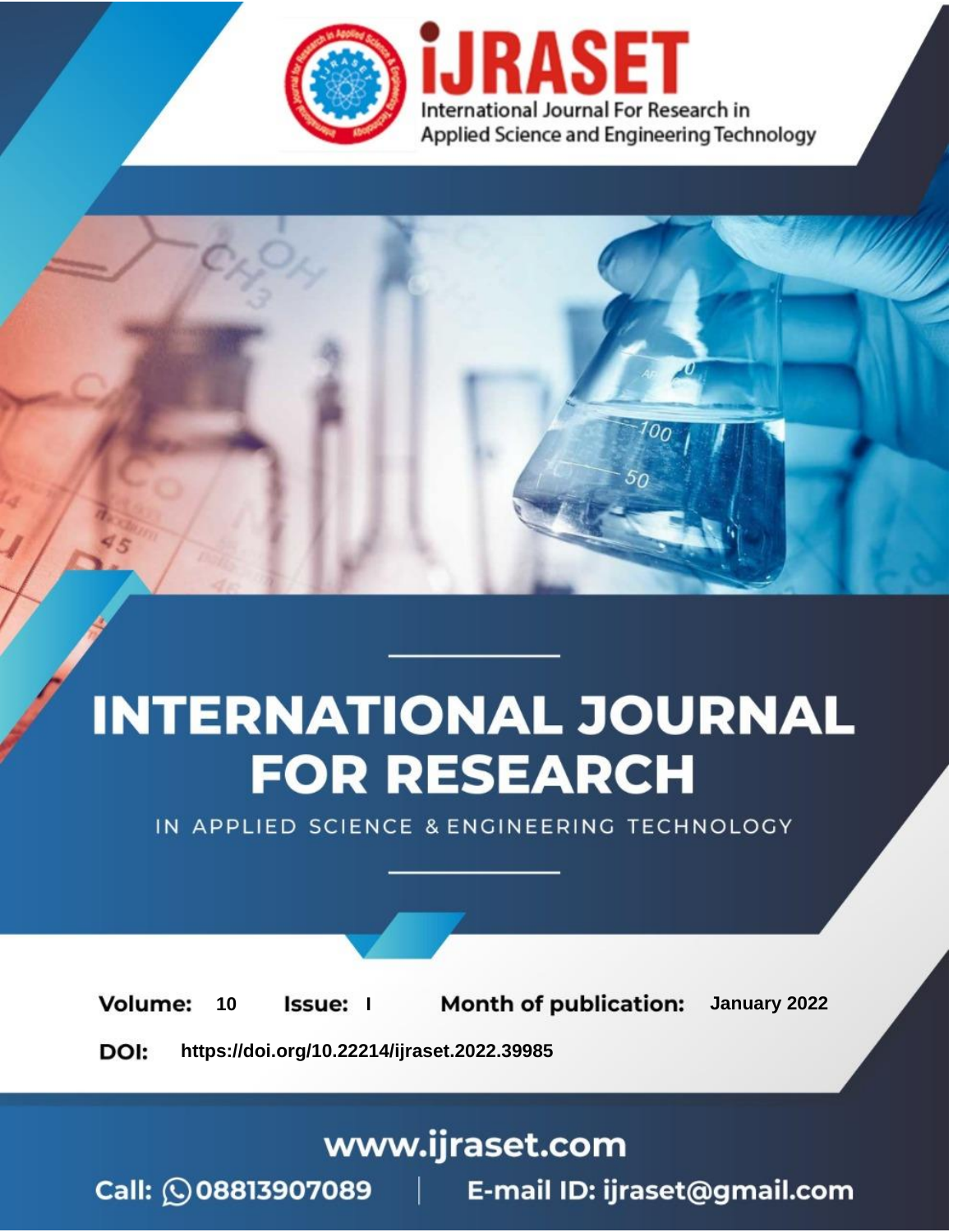

### **Transitional Characteristics of Lung TB in Children with Helmintosis**

Mamatova Nargiza<sup>1</sup>, Ashurov Abduvaliy<sup>2</sup>, Abduhakimov Bakhrombek<sup>3</sup> *Assistant of the Department of Phthisiology, Samarkand State Medical Institute Samarkand Regional Center of Tuberculosis and Pulmonology high-end phthisiology Student of the Faculty of Medical Prevention, Samarkand State Medical Institute*

*Abstract: Children and adolescents are most susceptible to the development of tuberculosis, especially when they have concomitant diseases, which lead to a decrease in both humoral and cellular immunity. One of these co-morbidities is helminthiasis. It has been proven that the body's immune response to worm infestation is reduced, which in turn contributes to the addition of various infections, including tuberculosis. The aim of the study was to study the specifics of the clinical course of primary tuberculosis in children with helminthiasis treated at the Samarkand Regional Center for Tuberculosis and Pulmonology, the patient's medical history and archival history. The most common types of helminthiasis are hymenolepidosis - 40%, enterobiosis - 33%, less - giardiasis (22%) and ascariasis (5%). Signs of intoxication and damage to the bronchopulmonary system are detected when worm infestation is observed in patients with primary tuberculosis. The presence of a worm infestation adversely affects the treatment of patients with pulmonary tuberculosis, so treatment measures should be appropriate for the course of both diseases.*

*Keywords: primary tuberculosis, helminthiasis, children, patient, chemotherapy.*

#### **I. RELEVANCE OF THE TOPIC**

At the current stage of development of society and health care, we can emphasize that TB can affect almost all segments of the population, all age groups and is especially dangerous for children and adolescents [1,4]. The epidemiological situation in the Republic of Uzbekistan has improved due to the large-scale state practice of tuberculosis prevention, and there has been a significant reduction in the prevalence of tuberculosis among children and adolescents [2,4]. Significant immunological transformations occur in the body vaccinated against tuberculosis, but severe disease can be observed, especially in young children, in cases where vaccination against TB is not performed and contact with a patient with tuberculosis is not excluded. The incidence of tuberculosis in children is a factor in the extent of the epidemiological situation among adults. Severe tuberculosis in children and adolescents is probably associated with specific features of their immunological reactivity [2,5,8,9], the severity of the infection, the lack of immunity as a result of vaccination and the weakening of the organism under the influence of other diseases 'liq. The increase in the number of drug-resistant strains of mycobacteria is also important.

It is known that children and adolescents are most prone to the development of tuberculosis, especially when they have concomitant diseases, which leads to a decrease in both humoral and cellular immunity [3,5]. One of these co-morbidities is helminthiasis. It has been proven that the body's immune response to worm infestation is reduced, which in turn contributes to the addition of various infections, including tuberculosis.

One in three people in Europe is infected with worms. According to the annual incidence rate in Uzbekistan, worm infestation is detected in one in every 100,000 people [3,7]. The most common helminthiases in Uzbekistan: enterobiosis, ascariasis, trematodes. The incidence of enterobiosis in the country is one thousand cases per one hundred thousand population. Among these patients, 90% were children, ranging in age from one to three years.

Recent literature has extensively covered the clinical course of tuberculosis against the background of worm infestation in adults [1,6,10], but there are not enough works devoted to the study of these issues in children, and therefore we set ourselves the following goals and objectives. .

#### **II. PURPOSE OF THE STUDY**

To study the specifics of the clinical course of primary tuberculosis in children with helminthiasis treated at the Samarkand Regional Center for Tuberculosis and Pulmonology, the patient's medical history and archival history.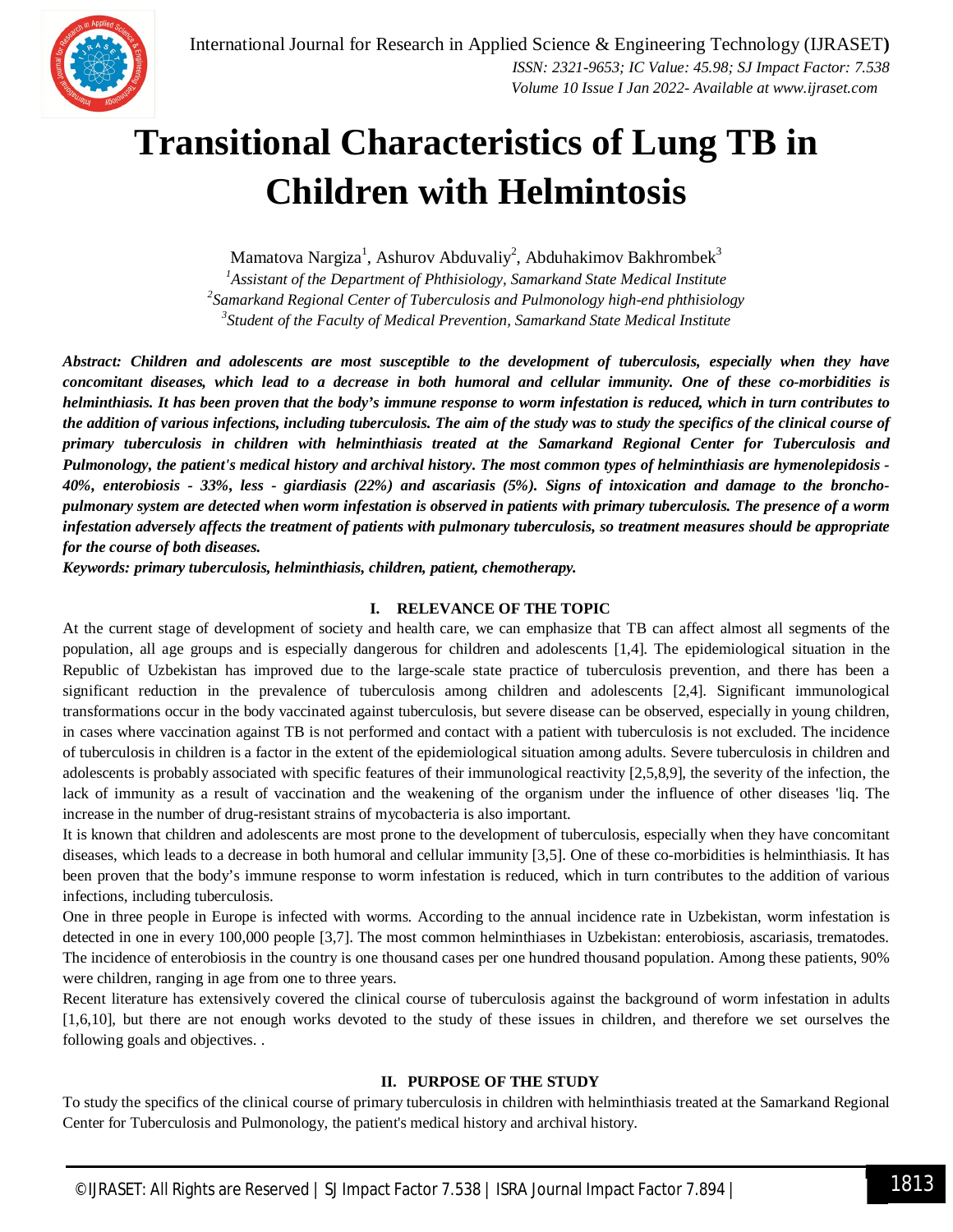

International Journal for Research in Applied Science & Engineering Technology (IJRASET**)**

 *ISSN: 2321-9653; IC Value: 45.98; SJ Impact Factor: 7.538 Volume 10 Issue I Jan 2022- Available at www.ijraset.com*

#### **III. MATERIALS AND INSPECTION METHODS**

In this study, 60 sick children treated in the pediatric department of the Samarkand Regional Center for Tuberculosis and Pulmonology in 2017-2021 were studied, and patients were divided into 2 groups: the first group included 40 children with primary tuberculosis with helminthiasis. The second group consisted of 20 patients with primary forms of tuberculosis. Children and adolescents aged 3 to 14 years predominated in both groups of patients. Patients in both groups were sexually identical, with 42.5 and 35% of boys and 57.5 and 65% of girls, respectively. The first clinical forms of primary tuberculosis, such as primary tuberculosis complex, diffuse pulmonary tuberculosis, and intrathoracic lymph node tuberculosis, were observed in patients in groups I and II. In the first group of patients, the inflammatory stage of tuberculosis was diagnosed in 33 (82.5%) patients, the absorption stage - in 7 (17.5%) patients, in the control group - in 14 (70%) patients, the inflammatory stage, so The stage of death is radiologically confirmed in 6 (30%) patients. Accordingly, primary tuberculosis complex and diffuse tuberculosis are more common in the main group of patients than in the control group - 20 and 15%, 10 and 10%, respectively; intracranial lymph node tuberculosis is significantly less common - 65% and 80%, respectively.

#### **IV. THE RESULTS OF THE INVESTIGATION AND THEIR DISCUSSION**

According to the radiological features of the pulmonary process of tuberculosis, patients were distributed as follows: in the first group 28 (70%) patients had specific changes in the lungs in the form of numerous foci, round or limited inflammatory shadows or root inflammation appeared in the form of Such changes were detected by X-ray examination in 18 (90%) patients in group II. In the remaining cases, tuberculosis in 6 (30%) patients in group I and in 2 (10%) patients in group II was manifested in the form of diffuse lung lesions and extensive inflammatory shadows. Consequently, the prevalence of the process in a group of patients with tuberculosis and worm infestation was found to be 3 times higher with coverage of one or more parts of the lung. The presence or absence of helminthiasis was confirmed by anamnestic data and coprological analysis. The most common types of helminthiasis are hymenolepidosis - 40%, enterobiosis - 33%, less - giardiasis (22%) and ascariasis (5%). Studies have shown that the dynamics of clinical symptoms and objective research data varied in patients in the primary and control groups during the first 6 months of hospitalization and treatment.

Specific symptoms (sweating, weakness, chest pain, cough, dry and wet wheezing) were often detected in the main group of patients when tuberculosis was diagnosed. We believe that the symptoms of intoxication are caused by tuberculosis and long-term worm infestation. The frequent observation of signs of local damage to the bronchopulmonary system and their slow absorption are explained by the peculiarities of the specific inflammatory process in the lungs, the nature of changes in the tracheobronchial tree. In the first 3-4 months of antibiotic therapy, the dynamics of complaints and objective symptoms resulting from damage to the hepatobiliary system were analyzed. Significant increase in complaints was found in patients with mixed pathology "tuberculosishelminthiasis": nausea, vomiting, headache, dizziness, sweating, weakness, tremors, loss of appetite, chest pain , shortness of breath, cough, dry or wet wheezing in the lungs, itching and skin rash. The incidence of pain under the right rib or in the epigastric area increased (p <0.05) from 42.5% to 50%. On superficial and deep palpation of the abdominal organs, 32.5% of patients had a painful reaction in the right subcostal area, and 41.1% during chemotherapy ( $p < 0.05$ ). Positive symptoms of Ortner and Musci were detected in 17.5% of patients upon admission, and in 26% of patients within the next 3 months ( $p$  <0.01). At the time of admission, jaundice and subicteric sclera were detected in 6 (15%) children and adolescents, and in 2 (5%) patients, these symptoms occurred during treatment ( $p > 0.05$ ). Hospitalized patients in the control group did not experience itching or skin rash. During the 3-month treatment period, complaints were observed for the first time in only 4 patients with no objective symptoms resulting from damage to the hepatobiliary system. In the evaluation of laboratory data, the dynamics of hemogram and erythrocyte sedimentation rate (ESR) were analyzed. Compared with the control group, patients with pulmonary tuberculosis with worm infestation were found to have not only significant changes in hemogram and ECG, but also a decrease in their normalization process. However, it should be noted that the degree of changes in the hemogram and ECG, in addition to the composition of eosinophils, is determined by the underlying disease - pulmonary tuberculosis. Thus, in 33 (82.5%) cases, 5–11% of eosinophils were present in the blood before treatment among patients in the first group, and more than 10% of cases of eosinophilia were reported in 7 (17.5%) patients. Eosinophils were moderately elevated in 17 (42.5%) patients with tuberculosis with worm infestation during chemotherapy, and an increase in eosinophilia (more than 10%) was observed in 9 (22.5%) patients. In the first group of patients, the average amount of eosinophils in the blood increased not only in the second month of treatment (6-15.0%), but almost unchanged in the third (5-12.5%) and fourth (3-7.5%) months . Hemograms and ECG of patients with pulmonary tuberculosis without worm infestation revealed significant changes and their normalization remained normal. The degree of changes in the hemogram and ECG is determined primarily by primary pulmonary tuberculosis.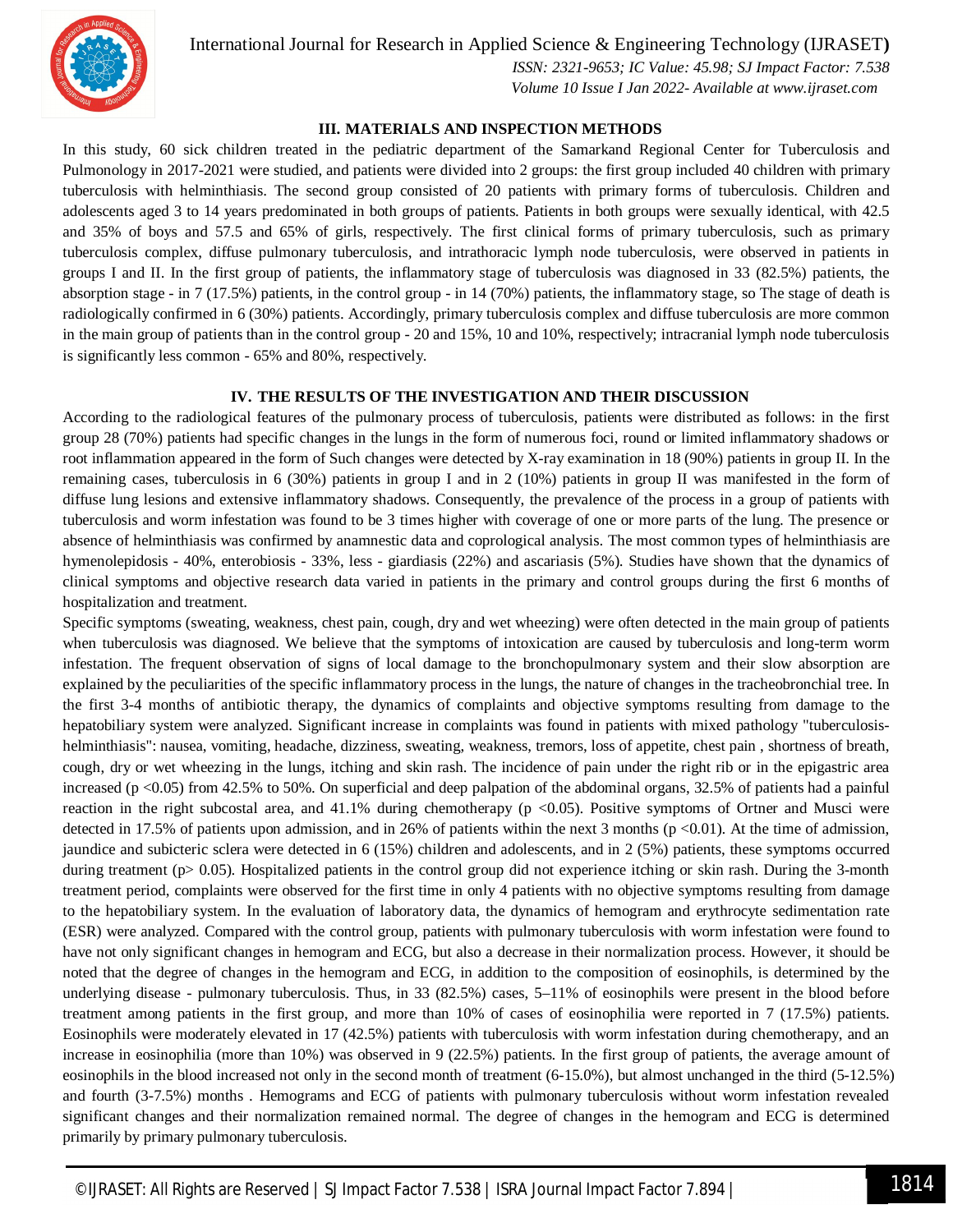

#### International Journal for Research in Applied Science & Engineering Technology (IJRASET**)**

 *ISSN: 2321-9653; IC Value: 45.98; SJ Impact Factor: 7.538 Volume 10 Issue I Jan 2022- Available at www.ijraset.com*

Blood biochemical analysis revealed primarily the presence of hypoproteinemia and dysproteinemia in the main group of patients. Thus, in 32% of the patients with comorbidities examined, hypoproteinemia ranged from  $62.0 + 1.6$  g  $/1$ . The thymol test showed elevated levels of bilirubin in the blood, and dysproteinemia was observed in the control group. Thus, before the start of treatment, the ALAT level exceeded the norm in 10% of patients, in the first month of treatment - in 30% of patients, in the second month - in 75% of patients, in the third month - in 25% of patients. Liver parameters such as thymol test, bilirubin level in the blood, aminotransferase activity were normal. A comprehensive study of the biliary tract (ultrasound examination of the liver and gallbladder) revealed that dyskinetic disorders of the gallbladder were in hyperkinetic 6 (15%) and hypokinetic 3 (7.5%) types. In 31 (77.5%) cases, the movement function of the gallbladder was not abnormal among the main group of patients who underwent ultrasound examination. Ultrasound examination of the liver and gallbladder in patients in the control group revealed no dyskinetic disorders of the gallbladder. In all 20 (100%) cases, the control function of the gallbladder was found to be abnormal among the control group patients who underwent ultrasound examination. In studying the effectiveness of complex treatment of patients in the main group, we conditionally separated two categories of patients based on drug tolerance. The first category is patients who are well tolerated antibacterial drugs. The second category included patients with adverse reactions to antibacterial drugs. One in two patients with primary tuberculosis with worm infestation was found to have an adverse reaction to anti-tuberculosis drugs.

Thus, in 7 (17.5%) patients allergic reactions with persistent eosinophilia were observed in the blood. Hepatotoxic and neurotoxic adverse reactions were observed in 10 (25%) patients, and toxic-allergic adverse drug reactions in 3 (7.5%) children. Inflammatory changes in the lung parenchyma and root are divided into three types of involution depending on the rate of absorption: fast, medium and slow. The rapid type of involution is the absorption of focal inflammatory changes in the lung parenchyma and root during 1-2 months of chemotherapy, in the middle type - the involution is observed after 2-4 months, in the slow type - after 6 months. observed. Apparently, the presence of a worm infestation has a negative impact on the treatment of patients with pulmonary tuberculosis, so treatment measures should be appropriate for the course of both diseases.

#### **V. CONCLUSION**

The most common types of helminthiasis are hymenolepidosis - 40%, enterobiosis - 33%, less - giardiasis (22%) and ascariasis (5%). When helminthiasis is observed in patients with primary tuberculosis, signs of intoxication and damage to the broncho-pulmonary system are detected. The disappearance of these symptoms lasts longer than in "pure" tuberculosis. Until mixed pathology was detected, persistent eosinophilia was detected in the blood of 82.5% of patients. During chemotherapy, it grows and does not decrease. AlAT levels exceeded the norm in 10% of patients with the start of treatment, in the first month of treatment - in 30% of patients, in the second month - in 75% of patients, in the third - in 25% of patients. In the first group of patients, the incidence of hypoproteinemia and dysproteinemia was 2.5 times higher than in the control group. Dyskinetic disorders of the billiard system were observed in the hyperkinetic type (15%). The presence of a worm infestation adversely affects the treatment of patients with pulmonary tuberculosis, so treatment measures should be appropriate for the course of both diseases.

#### **REFERANCES**

- [1] Абдухакимов Б.А. Сил билан касалланган беморлар ва уларнинг оила аъзоларининг эмоционал холати. Инновации в педагогике и психологии 4 (1), 2021.
- [2] Аксенова В.А., Клевно Н.И., Кавтарашвили С.М. Очаг туберкулезной инфекции и его значение в развитии туберкулеза у детей. Туберкулез и болезни легких. 2015;(1):19- 24.
- [3] Маматова, Н. Т. (2020). Опыт применения краткосрочных курсов лечения у больных туберкулезом с множественной лекарственной устойчивостью в Самаркандской области. Вестник Центрального научно-исследовательского института туберкулеза, (S1), 106-107.
- [4] Ходжаева С.А. Выявление туберкулёза лёгких у больных с психическими расстройствами. // Журнал молодёжный инновационный вестник. 2018. №1(7). -С. 68.
- [5] Ходжаева С.А. Отрицательные социальные факторы и их влияние на возникновение туберкулёза у детей. // Журнал молодёжный инновационный вестник. 2018. №1(7). -С. 67.
- [6] Abduhakimov B.A. Effects of anti- tuberculosis treatment on the functional status of the thyroid gland. Journal of cardiorespiratory research. 2020, vol. 3, issue 1, pp.24-27.
- [7] Adjablaeva D.N. Active identification of tuberculosis in children and adolescent. Молодежь и медицинская наука в XXI веке. 2014.
- [8] Ataxanovna, K.S., Toirjonovna, M.N., Urinovich, K.K., Nazarovich, S.G., Murodullayevich, B.U. The Effectiveness of Short-Term Treatment Regimens In The Treatment Of Drug-Resistant Forms Of Tuberculosis. *European Journal of Molecular & Clinical Medicine*, *2020,* Volume 7, Issue 3, Pages 5236-5240.
- [9] Mamatova, N. T. (2020). Psychological characteristics of adolescents with respiratory tuberculosis. Journal of innovations in pedagogy and psychology, 7(3), 77-82.
- [10] Xaydarovna, M.F., Narzullaevna, R.O. (2020). Prevention Of Anemia In Patients With Tuberculosis. The American Journal of Medical Sciences and Pharmaceutical Research, 2(11), 62-65. https://doi.org/10.37547/TAJMSPR/Volume02Issue11-11.
- [11] Makhmonov, L. S., Mamatkulova, F. K., Berdiyarova, M. B., & Shomurodov, K. E. (2021). THE MAIN CAUSES OF ANEMIA IN IRON AND VITAMIN B 12 DEFICIENCY ASSOCIATED WITH HELICOBACTER PYLORI. NVEO-NATURAL VOLATILES & ESSENTIAL OILS Journal| NVEO, 10167-10174.
- [12] Makhmonov, L. S., Yigitov, A. U., Amerova, D. A., & Temirov, N. N. (2021). COORDINATION OF TREATMENT GUIDELINES FOR IRON DEFICIENCY AND B12 DEFICIENCY ANEMIA ASSOCIATED WITH HELICOBACTER PYLORI. NVEO-NATURAL VOLATILES & ESSENTIAL OILS Journal| NVEO, 10175-10182.